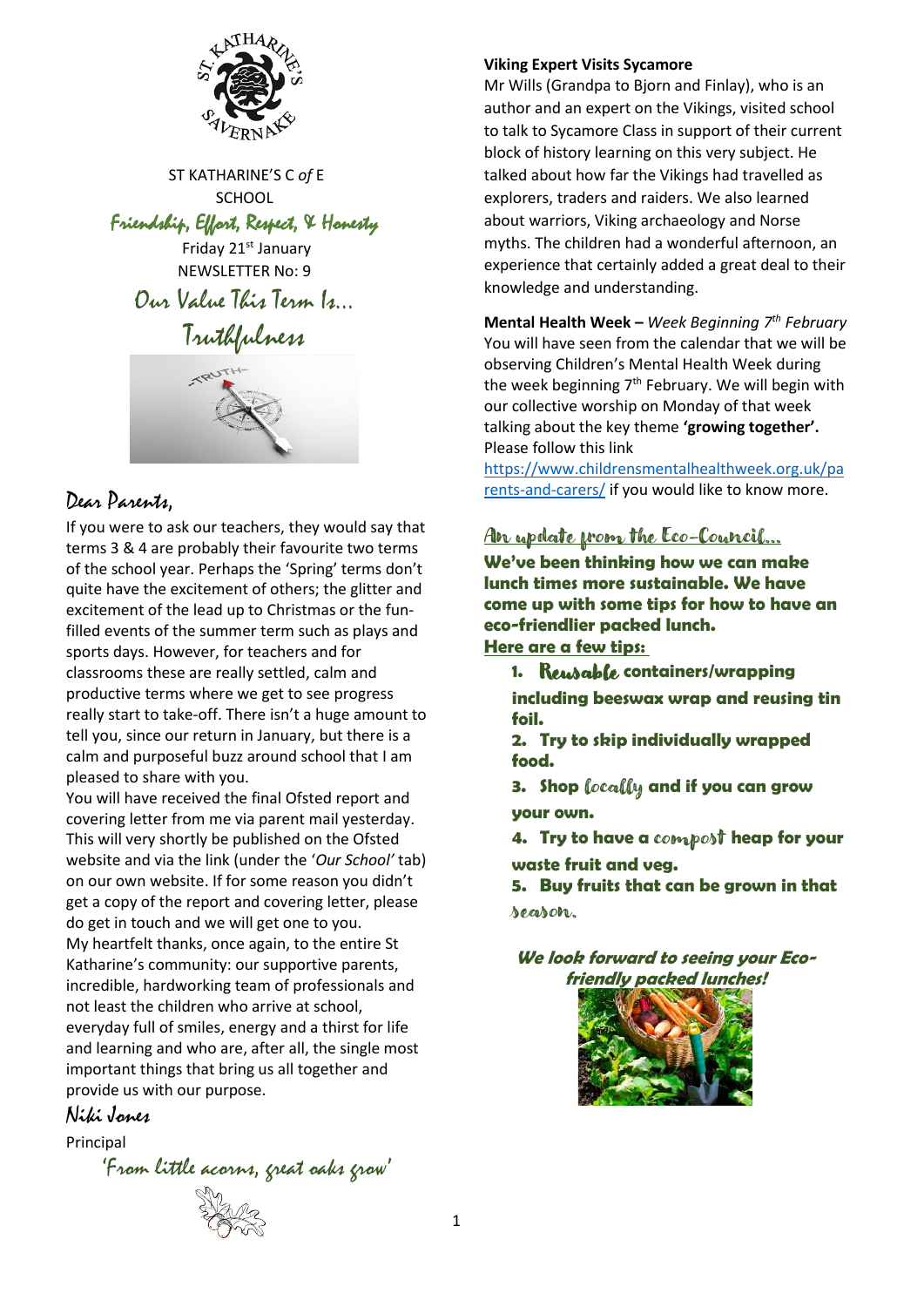#### **Healthy Swaps**

You will see from the notice board section of the newsletter (final page) that we have received some information from the NHS about healthy eating and healthy swaps that we can all make to improve our diets. This learning forms part of our science and PSHE curriculum and as such children have sessions within the school year to support their understanding of what it means to lead a healthy life. These mini posters are therefore for your information as parents.

#### **Bark, Pallets and Dumpy Bags**

We are very grateful to Laura, Leigh, Arla and Mack Hill for spending time last weekend spreading all of the bark on the outside play area. What an undertaking. We hope the blisters heal soon!

We are left with 5 empty dumpy sacks and 5 pallets. Please feel free to help yourself if you think any of these would be of use to you. They are stacked up in a pile at the rear of the school building near the bins.

## **DATES FOR YOUR DIARY**

| February                                  |                                                                     |
|-------------------------------------------|---------------------------------------------------------------------|
| Monday 7 <sup>th</sup> - 13 <sup>th</sup> | Children's Mental Health<br>Week                                    |
| Monday 7 <sup>th</sup>                    | UWE student teacher<br>placement final week in<br>Sycamore          |
|                                           | <b>Final Lego Club session</b>                                      |
| Tuesday 8 <sup>th</sup>                   | Sycamore hockey<br>tournament                                       |
| Friday 18 <sup>th</sup>                   | Last day of Term 3                                                  |
| Monday 28 <sup>th</sup>                   | First day of Term 4                                                 |
| March                                     |                                                                     |
| Thursday 3rd                              | <b>First Chestnut Class forest</b><br>school                        |
|                                           | Oak Class visit to Sevington<br>Victorian School                    |
| Friday 4 <sup>th</sup>                    | World Book day<br>Details to follow                                 |
| Thursday 17 <sup>th</sup>                 | <b>KS2 SATs information</b><br>session for parents<br>2.30pm-3.15pm |

| April                     |                                                                                                                                                             |
|---------------------------|-------------------------------------------------------------------------------------------------------------------------------------------------------------|
| Monday 4 <sup>th</sup>    | $3.30$ pm – 7.00pm Parents<br><b>Evening 2 whole school</b>                                                                                                 |
| Tuesday 5 <sup>th</sup>   | <b>Bath Rugby Event for</b><br>whole school and start of<br>block of sessions for<br>Sycamore                                                               |
| Thursday 7 <sup>th</sup>  | 3.30pm – 5:30pm Parents<br><b>Evening 2 whole school</b><br>(please note this date has<br>changed from version 1)<br><b>Final Chestnut forest</b><br>school |
| Friday 8 <sup>th</sup>    | Last day of Term 4<br><b>Easter Service 9:30 in</b><br><b>Church refreshments to</b><br>follow                                                              |
| Monday 25 <sup>th</sup>   | <b>First Day of Term 5</b><br><b>Sycamore 1st swimming</b><br>session                                                                                       |
| Tuesday 26 <sup>th</sup>  | <b>Final Bath Rugby session</b><br>for Sycamore                                                                                                             |
| Thursday 28 <sup>th</sup> | <b>First Oak forest school</b>                                                                                                                              |

#### **Items in bold have been added since the previous Newsletter.**

Please also refer to your **Key Dates Planner Version 2**, for all known dates so far, this academic year.

#### **Remaining TD Days 2021/22**

• Friday 22<sup>nd</sup> July

**Please Note** 

We will close at 1:15pm on Thursday 21<sup>st</sup> July 2022